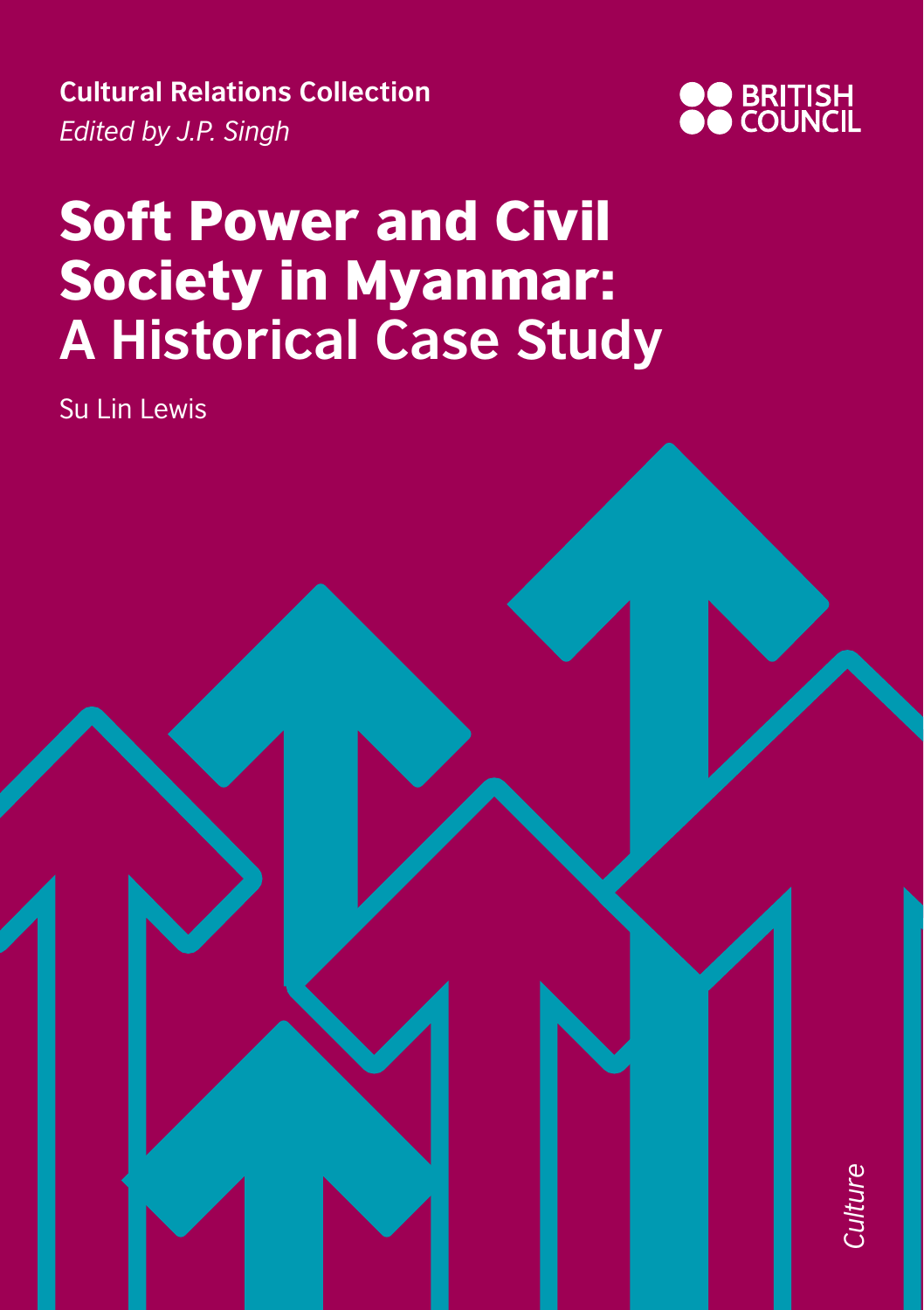2 Cultural Relations Collection Soft Power and Civil Society in Myanmar: A Historical Case Study

# **Acknowledgements**

**Author and editors:**

**Author:** Su Lin Lewis

**Series editor:** J.P. Singh

**Contributing editor:** Jo Beall

**Copy editor:** Rodney Bolt

#### **Reviewers:**

Christine Wilson

Dan Shah

Ian Thomas

Jen Bardsley

Michael Peak

Mona Lotten

Reece Waldron

#### **The author**

Dr Su Lin Lewis is a senior lecturer in Modern Global History at the University of Bristol, specialising in global and transnational history in the 20th century, with a geographical focus mainly on Southeast Asia (especially Burma, Malaysia, Indonesia, and Thailand). She is author of Cities in Motion: urban life and cosmopolitanism in Southeast Asia 1920-1940 (2016), Cambridge University Press.

#### **The series editor**

J.P. Singh is Professor of International Commerce and Policy at the Schar School of Policy and Government, George Mason University, and Richard von Weizsäcker Fellow with the Robert Bosch Academy, Berlin. He specializes in culture and political economy. Singh has authored or edited ten books, and published over 100 scholarly articles. He has worked with international organizations such as UNESCO, the World Bank, and the World Trade Organization.

#### **The British Council**

The British Council is the UK's international organisation for cultural relations and educational opportunities. We create friendly knowledge and understanding between the people of the UK and other countries. We do this by making a positive contribution to the UK and the countries we work with – changing lives by creating opportunities, building connections and engendering trust.

<www.britishcouncil.org/research>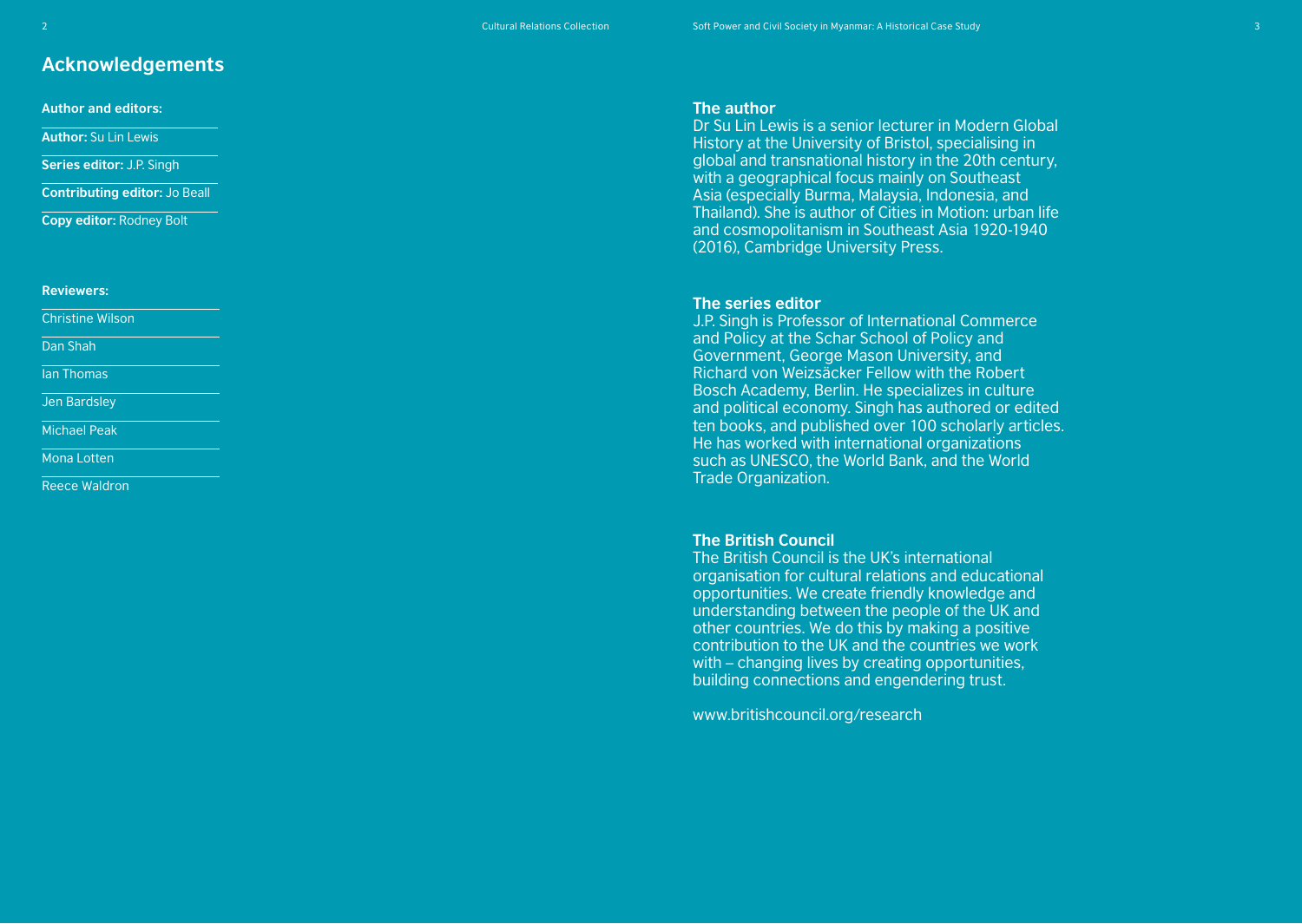I am delighted at the release and publication of the first contributions to what I hope will be an important collection on cultural relations and the mission of the British Council. Not always easy to describe and at times even more difficult to measure, when you see cultural relations in action you know what it is about: working over the long term with individuals, communities and institutions in a spirit of mutuality.

Our mission is not only about what we do but also how we engage. This is what distinguishes a cultural relations approach from other forms of public or cultural diplomacy. It is about activities and opportunities, but it is also about how relationships are formed and nourished. And in our case as the British Council it happens in over one hundred countries, working with the English language and through cultural engagement in the arts, education and skills.

This collection provides an overview and analysis of diverse examples of this distinctive cultural relations approach and how it is used to further the British Council's charitable objects, and how the approach benefits both the UK and the people with whom we work. The ways of working apply whether convening the global leaders of international higher education, or building partnerships with civil society organisations or artists within a single country. The cultural relations thread also applies across the British Council's largest programmes, including those such as English Language teaching which deliver income.

Over the past decade the British Council has been consolidating its activities in order to increase the commonality across different countries and regions. Yet a cultural relations approach will always necessitate some variety, because mutuality involves degrees of exchange, co-production and adaptation to local needs. An example in this collection shows how in 2016 within Shakespeare Lives, a global programme celebrating the 400th anniversary of Shakespeare's death, and operating to consistent global production values, a small, country-based arts investment in Nigeria saw the production and touring of a locally relevant Shakespeare play performed in Nigerian Pidgin.

The collection also reflects on the long view and includes two contributions which draw on historical investigation to understand the British Council's role over many decades in Burma/Myanmar and the Soviet Union/Russia, drawing on deep scholarship of post-colonialism and the Cold War respectively. It is to be applauded that the editors and authors allow such critical reflection, avoiding the risk of self-congratulation and enabling organisational learning and growth.

Reading these contributions together as a collection reminds me that while all these different areas constitute cultural relations in their own right, together they add up to more than the sum of their parts. Hard work in one area leads to networks and builds the trust that enables the British Council to undertake activities in different areas and with diverse kinds of partners.

It is not always easy to quantify cultural relations or the impact of an individual institution like the British Council over the arc of time and geography. Today, great effort is put into evaluating both the programmatic and organisational impact of our work. Yet the methodologies to assess the effects of multiple decades of engagement are still developing. Friends made, understanding gained and trust increased are things we know to be important. Proving their worth is harder.

Historical investigation helps, but in the end, as Martin Rose says of cultural relations in his essay in this collection: "It has been said of diplomacy that its success can be measured by wars not fought…. The same might be said of the British Council, though it operates at a more human level with individuals and communities rather than nations." Seen in this way, cultural relations is as much about the absence of negatives as the presence of positives. Cultural relations delivers the calm, reflective response as well as the bustling, creative one. This collection, authored by both well-known scholars and authoritative practitioners shows both. And it does so in a way that I hope you find to be accessible, enlightening and compelling. I commend it to you with enthusiasm.

**Sir Ciarán Devane,**  Chief Executive, *British Council*

# **Foreword Preface to the Cultural Relations Collection**

The British Council is often viewed as an organisation that 'does', and it does a great deal, but it is also a 'thinking' and learning organisation and in recent years has begun to increase its investment in commissioning, using and sometimes undertaking research. It does so for three key reasons.

As an organisation that provides thought leadership in cultural relations it is important that the British Council contributes to, demonstrates and shares a thorough understanding of cultural relations, and of how this approach contributes to the United Kingdom's attraction and trusted connections in international relations. It does this, for example, through regular studies on the influence and measurement of soft power that track perceptions of the UK, particularly among young people across the world.

Second, we commission and undertake research as trusted expert practitioners in the thematic areas in which we work: in the arts, international education, English language teaching and assessment, and activities undertaken largely with young people in communities and civil society organisations, such as through the Active Citizens Programme. In each of these areas we convene informed debates based on the provision, sharing or curating of new knowledge, in many cases disseminated in well regarded publications and series.

A third reason is to increase the evidence and understanding for ourselves and others of what works to generate cultural relations impact and why. We seek to demonstrate engagement of the highest standard to supporters and partners, while also building our capacity as an organisation to benefit from using research and evidence, both our own and work by others', in order to make strategic decisions, engage global stakeholders, and exchange knowledge. Together, each of these research areas contributes useful new knowledge to further our charitable purpose through generating new insights and understanding in areas relevant to our work, in turn enhancing our ability to influence policy or to impact debates.

This cultural relations collection arose out of an early initiative when the British Council first established the small research team that would become part of the new global function led from the Research and Policy Insight Directorate. In commissioning a series of in-house and external studies it had three key aims. The first was to clarify our understanding of cultural relations as an encompassing venture that permeated all our work, whether specific to a sector or not and whether income generating or not. Here the contributions on English language and on assessment are particularly illustrative. The second aim was to provide an opportunity to country offices and regional teams, through a competitive bidding process, to commission research on initiatives that were able to illustrate a cultural relations approach in action at a local level. The fascinating contribution on Shakespeare in Nigerian Pidgin stems from this call. A third aim was to grapple with the challenges of understanding and demonstrating impact when reviewing the British Council's work in an area of activity or in a country over a long period of time. The contributions on science diplomacy and on Myanmar fit here and demonstrate the richness of reviewing cultural relations over time, alongside the challenges of making assessments across the long arc of history.

This cultural relations collection has provided an opportunity to show the work of the British Council in its rich diversity, linked by this common thread and demonstrating that as with the best partnerships, mutuality in approach often produces things that are not what were originally designed, which are often better as a result and that sometimes grow in ways over which no individual or organisation has control.

**Dan Shah**

Director Research and Policy Insight *British Council*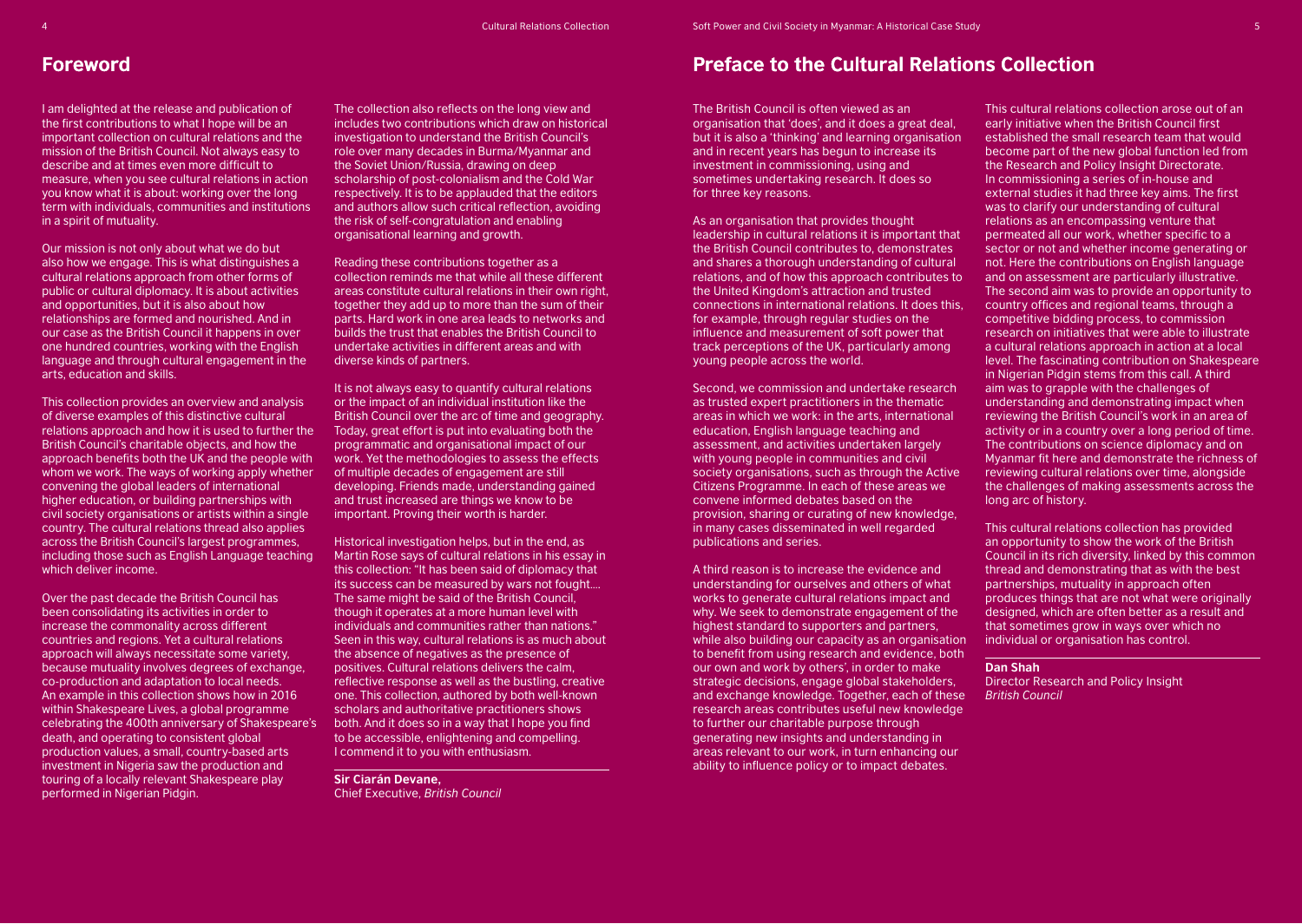# **Editor's Note Introduction**

One of the biggest conundrums in evaluating the success or otherwise of cultural relations efforts is how to assess impact and influence over the very long term. The case of Myanmar offers a fascinating opportunity to do just that and in this contribution the well-known scholar of South-East Asian history, Su Lin Lewis, provides an examination of the changing nature of the United Kingdom's soft power interventions in Burma and Myanmar, from the late-colonial era to the present. This is not an unblemished history on either side. Burma was a former colony and a key target of British cultural diplomacy during the early Cold War, alongside or in competition with other international forces. Myanmar became an authoritarian and increasingly isolated military dictatorship that eventually gave way to nascent democratic forces, emanating in particular from an emergent civil society.

This contribution demonstrates how the growth of civil society was shaped by interactions with international ideas from, for example, the United States, the Soviet Union, Japan, China, France and the United Kingdom. Britain has had a significant influence, given its historical legacies and contemporary engagements around the English language, education, and activities with civil society organisations. Yet it has also competed with other countries and now at a time when the influence of the East is ascendant. This contribution offers a historical and comparative perspective on the impact of the UK's soft power and cultural relations efforts in a single country, through an examination of five phases of British engagement with Burmese civil society. It demonstrates with dispassionate clarity the subtle ways in which cultural influence and attraction operate over time.

The impact of soft power is notoriously difficult to measure due to the subtle ways in which cultural influence and attraction operate over time. The exercise of soft power is usually understood as a process by which one country or government deploys its soft power assets, including its political, cultural, and intellectual traditions, out into the world (Hill & Beadle, 2014). It must constantly adapt to political conditions, operational limitations, and the constraints and ambitions of civil society and the creative class. A long-term, historical analysis is thus necessary to understand the ways in which soft power initiatives adapt to changing political contexts and both influence and are influenced by local actors.

Members of civil society pose a critical bulwark to state authority and have an interest and capacity to enact social and political change. This historical case study examines the changing nature of soft power interventions in Myanmar, from the late colonial era to the present. In the modern history of Myanmar, civil society has been both fragile and tenacious. Myanmar has been subject to a violent history of British colonialism and racial subjugation, was a key cultural battleground between competing Cold War powers in the post-colonial era, and subsequently underwent almost fifty years of military dictatorship. Throughout this time, foreign powers, particularly Britain and America, had a major impact on Burmese civil society and the creative class through colonialism and missionary initiatives, education and popular culture, and the quiet cultivation of relationships with civil society actors themselves through various means, including training, scholarships, cultural programming, and the provision of grant aid.

Civil society actors in Myanmar – from anticolonial nationalists in the 1930s to political activists in the 1980s and early 2000s – have been profoundly shaped by interactions with foreign notions of liberalism, socialism, secularism, and development, and the relationship of such ideas to religious orthodoxy and state power. Britain has had a fundamental historical role in shaping Burmese civil society through education, the English language, and parliamentary democracy. But Britain has also competed with other countries – including the United States, the Soviet Union, and China – in attracting Burmese politicians, activists, intellectuals and artists.

This chapter shows that, while British and other foreign interventions in education and cultural programming have, at times, been viewed with suspicion by sectors of the Burmese public, they have also had a major historical impact on an influential and powerful sector of Burmese civil society and the creative class, one that is open to relationships with the outside world, contrary to the often isolationist attitude of Burma's military government over almost fifty years. Soft power interventions have provided tools for civil society actors to envision and contribute towards a liberal, democratic, and pluralist Myanmar.

This case study examines five phases in Britain's engagement with Burmese civil society through education and cultural programming, seen alongside other foreign interventions. It examines, first, the colonial roots of soft power, including investments in education and the rise of anticolonialism and modern intellectual culture. Second, it examines the immediate post-war period and the 1950s as a time of optimism as well as heated soft power competition within the context of the early Cold War. Third, it examines the expulsion of foreign cultural centres in the 1960s and Burma's increased isolation under military dictatorship. Fourth, it traces the emergence of quiet, subtle forms of engagement with new civil society actors from 1998 to 2008. Finally, it examines the role of soft power within the context of Burma's democratic transition and the expanded role of civil society.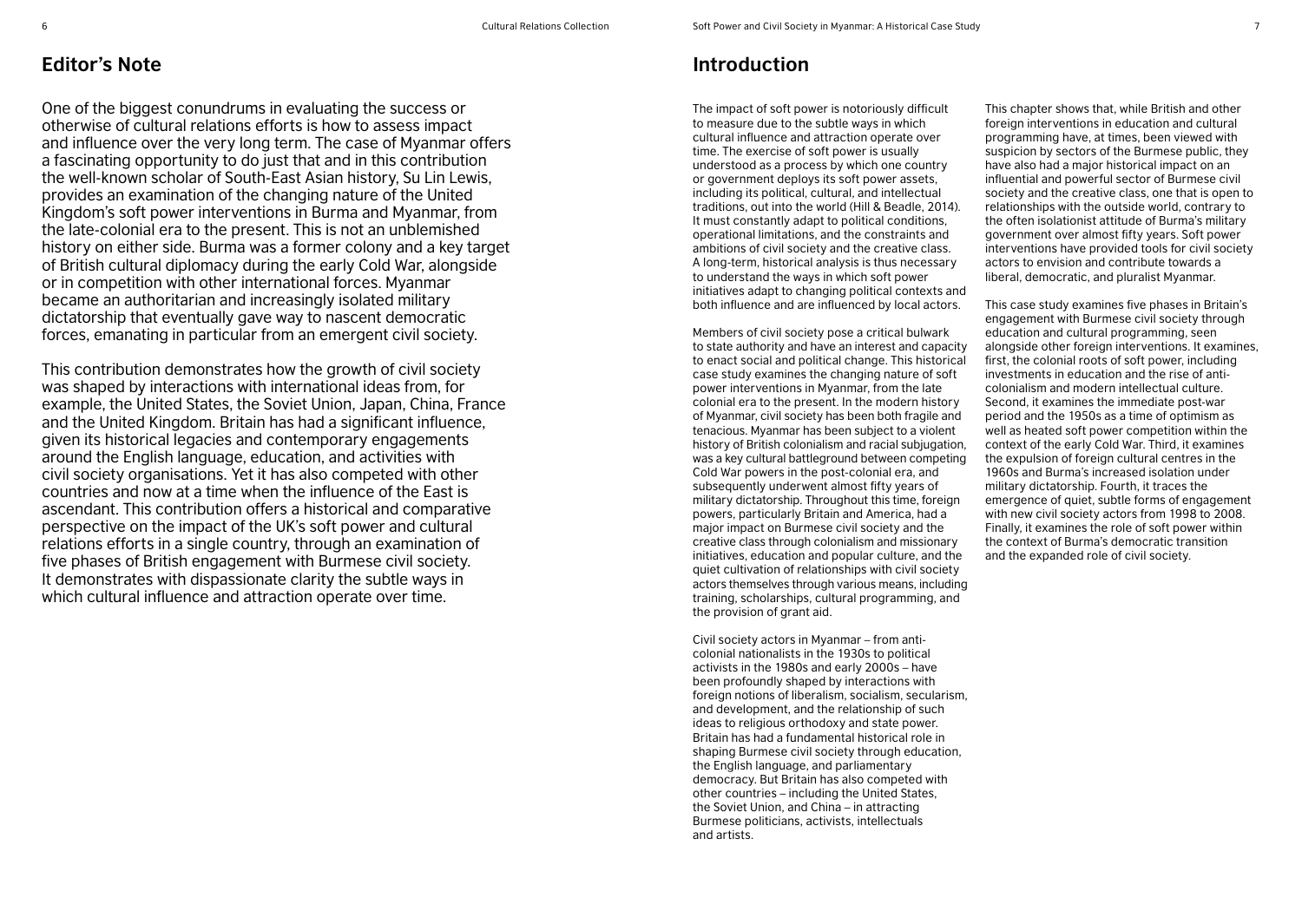### **Colonial Roots, 1800–1940**

In George Orwell's short story, 'Shooting an Elephant', a district officer, wielding a rifle, fears laughter among a band of Burmese villagers should he not be able to shoot a wild elephant. The story is a parable of the way in which British rule in Burma hung on a fundamental insecurity of their position in the eyes of the colonised population. Underlying all Britain's 'hard power' as a coloniser was a lack of legitimacy as a ruling class. The necessity to transmit a sense of racial hierarchy that confirmed the position of white Britons at the top became the modus operandi of colonial rule. The fundamental difference between the colonial and post-colonial era in Britain's relationship to Burma lay in the former's need to convey a sense of cultural and racial superiority to justify and legitimise colonial rule, rather than cultivate a relationship among equals.

From the nineteenth century, interactions with Western missionaries, colonisers, and traders nonetheless introduced ordinary Burmese to the outside world, and were formative in opening up new channels of communication. All three played a part in investing in education, translation, and communication with utilitarian aims: missionaries sought to convert souls, colonial officials depended upon a group of bilingual elites and interlocutors to aid in administration, and merchants sought to cultivate trade and business relationships by investing in the press and philanthropic initiatives.

In the early nineteenth century, before Britain's colonisation of Burma, missionary interest in the country came largely from America. An American Baptist missionary couple provided some of the earliest investments in the field of education and knowledge exchange in nineteenth-century Burma, engaging in works of translation while transmitting knowledge about the country back home to an American audience. Adoniram and Anne Judson published letters about Burma in Baptist periodicals, translated the Bible, and created the first Burmese-English dictionary.

Traditionally, Burma had high rates of literacy as a result of the education provided to boys by Buddhist monasteries. Europeans often saw Burmese society as relatively advanced in comparison with Indian society, due to a higher level of educational provision. However, in accordance with Theravada Buddhist traditions, which placed men higher than women, educational provision was mainly given to boys. Western missionaries and, later, a small number of government-sponsored 'lay schools' sought to provide education to girls as well as boys (Kaung, 1963).

By the mid-nineteenth century, Western technology and ideas were a source of fascination to Burma's modernising king, Mindon Min. He and his princes sent their children to school in India and beyond, read and financed English-language newspapers, and delved into new fields of science and technology, harnessing knowledge of cannons, mapmaking, and new navigational tools (Thant Myint-U, 2001).

The violent overthrow of the Burmese monarchy in 1886, which put all of Burma under colonial rule, was followed by decades of rapid social change. The Burmese aristocracy was decimated; the Burma Delta was transformed to produce rice for India, and lucrative teak forests in Burma's interior were gutted. The colonial government along with new merchant firms required skilled talent, making English education the key to lucrative employment and social mobility for Burmese. Missionary schools as well as new government schools became the means for Burmese to rise within colonial society.

It was not just Western missionaries, traders and colonisers who influenced the educational and knowledge sector in colonial Burma. In cosmopolitan Rangoon, which attracted mobile trading communities from Persia to Japan, Jewish, Chinese and European communities opened their own schools for children of multiple faiths. Pioneering Burmese educators, schooled abroad in India and England, combined the teaching of Buddhist religious principles with modern science (Turner, 2014). Rangoon became an educational hub, in which local and migrant communities experimented with multilingual, multi-faith educational initiatives (Lewis, 2016).Throughout colonial Asia and Africa, the colonial state invested in colleges to train administrators, doctors, and teachers. By the late colonial era, it established universities to cultivate future leaders.

In 1920, Rangoon University opened with the support of donations from all sectors of Burmese society. Burmese barristers educated in Oxbridge and London argued over initial plans for the university. When plans for a residential, Oxbridge-style system were announced, students instigated a large-scale boycott, seeking to make higher education more widely accessible to those who could not afford the high cost of residential fees.

Throughout the 1920s and 1930s, nationalist movements emerged across Asia. Students used the languages and ideas they learned to criticise the hypocrisy of their British colonisers, who equated 'Britishness' with notions of liberty but refused to give freedom to their colonial subjects. Colonialism and the onslaught of Western ideas threatened to overshadow the richness and diversity of Burmese culture, but English became a vehicle by which students, legislators, writers and aspiring leaders could read about other cultures and politics, and make their voices heard.

Large Indian and Chinese diaspora communities also began their own periodicals and newspapers at this time, and contributed to Burmese-owned English-language newspapers. With access to news and ideas through the press, book clubs, and their Indian and Chinese student friends, Burmese students were inspired by nationalist figures such as Gandhi, Sun Yat Sen, and José Rizal. These figures remain sources of inspiration and connection between Burma and its Asian neighbours (the Indian Embassy's library in Yangon features a bust of Gandhi in its reading room).

Missionaries, the colonial government, and philanthropists also put in place medical hospitals, staffed by native doctors and nurses trained in England, India, or Burma. The Red Cross began education and popularising public health and infant welfare work in the 1920s and 1930s. International organisations such as the YMCA and YWCA, as well the Boy Scouts and Girl Scouts and the Rotary Club were also active in Rangoon and other major towns throughout the country, promoting a sense of 'civic internationalism' to a new generation of Burmese youth. These also became models for emerging nationalist movements: the Young Men's Buddhist Association (YMBA) was modelled on the YMCA and became an early proto-nationalist organisation focused on instilling pride in Burmese culture.

By the 1920s and 1930s, American cinema and jazz emerged as a major tool of soft power, particularly for Burmese youth (Mimi Khaing, 1946). While burgeoning Burmese, Chinese, and Indian cinema attracted audiences from those ethnic communities, Hollywood movies, due to their high production value, attracted all audiences, serving to transmit new visions of American life. The image of white women engaged in romantic relationships onscreen quickly began to erode the delicate racial hierarchy built up by the British colonial administration, where white women were supposedly associated with purity. Westminster Parliamentary debates about censorship in the colonies wrestled with tensions between maintaining white superiority and liberal notions of free speech (Larkin, 2003).

While most Britons serving in Burma were content to sequester themselves in their clubhouses, keeping their social distance from the Burmese, there were a handful of exceptional British individuals who developed lasting relationships and legacies for Burmese civil society that continued through to the post-colonial period. The colonial administrator J.S. Furnivall, established the Burma Research Society with the Burmese intellectual U May Oung, seeking to forge mutual understanding between Burma and Britain, between Burma and neighbouring countries, and between various ethnic communities within Burma itself. A monthly journal, public lectures, and relationships with an educational association which distributed books helped spearhead a new intellectual culture in the city.

In the colonial era, amidst the racial stratification of colonial society in Burma, British and American government officials, missionaries, and business interests began investing in Burmese education and civil society sectors to create intermediaries, devotees, collaborators, as well as consumers. However, these efforts to influence and educate emerged in a context of racial inequality, where colonial intentions to stay in power and dictate the shape of Burmese politics were clear. With the rise of nationalist movements, such efforts were seen with deep distrust by the Burmese people.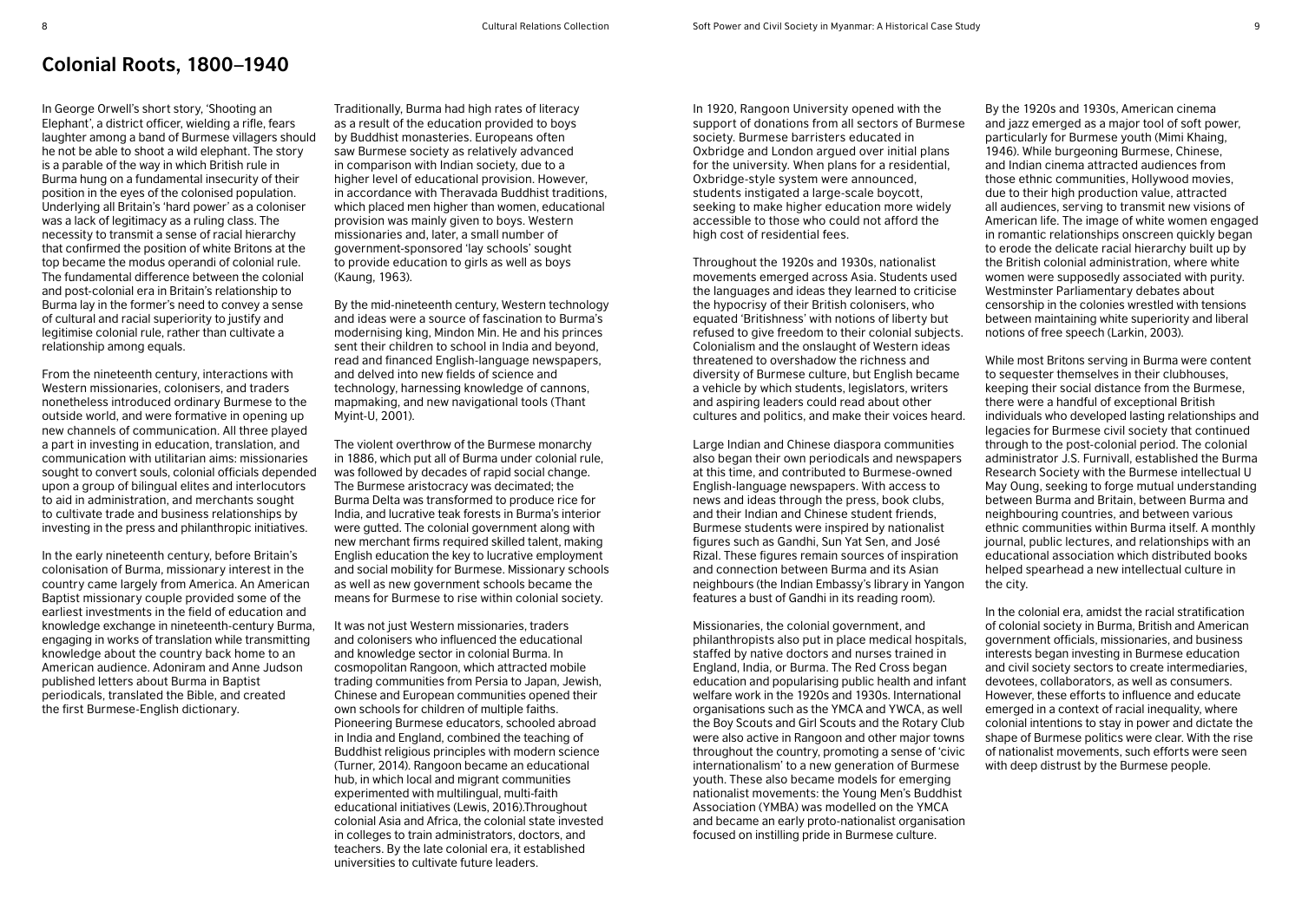### **Soft power Rivalries, 1946–1962**

Anti-colonial movements emerged all over the world in the wake of the First World War. Britain faced a crisis of political and cultural legitimacy in the 1920s and 1930s. With the rise of Hollywood, the success of the Russian revolution, and the growing industrial power of the Meiji Empire, it was America, the Soviet Union, and Japan who provided new models to emulate (Lewis, 2016). Already in the interwar era, Britain began reassessing its empire and its international role, leading to a new kind of cultural diplomacy that would counter the effects of anti-British propaganda and the emergence of the British Council (Taylor, 1978).

The French had been the first to make cultural diplomacy a key part of its foreign policy, establishing the Alliance Francaise in 1884 to repair its shattered prestige after the Franco-Prussian war, inspiring other European nations to follow suit (Nye, 2008). In 1934, the British government established the 'British Committee for Relations with Other Countries', later shortened to 'The British Council' (Taylor, 1978).

British dominance in Burma meant France was not to embark in cultural engagement in Burma again, until 1961 with the Institut Francais de Birmanie. After the Second World War and Burma's independence in 1947, a fragile Britain returned to Burma not as a coloniser, but as a partner on the international stage. Previously, Burmese students in government schools had to swear allegiance to the king, learn English songs, and read British history. But in the post-colonial era, cultural influence had to be earned, not imposed.

By the 1950s, Southeast Asia became a crucial ideological battleground of the early Cold War (Westad, 2005; Day & Maya Liem, 2010). India, Burma and Indonesia were allied in their strong advocation of neutralism and non-alignment, inciting competition between Western powers and the Soviet Union and China to win hearts and minds. Compared with other countries in the region, Burma's population was highly educated and Rangoon was one of its most cosmopolitan cities. Throughout the Fifties, there were visits from the Moscow and San Francisco ballets, Chinese intellectuals, Philippine artists, and Japanese performance troupes.

Burmese musicians, dancers, and intellectuals went abroad on cultural missions and delegations to the United States and Europe as well as the Soviet Union and China. In an attempt to counter Soviet propaganda about white imperialism and racism, Americans sent popular African-American singers, such as Marian Anderson, jazz musicians, and labour leaders to Burma. Young, urban Burmese read magazines and took part in film workshops and seminars provided by various embassies and cultural institutions. In 1959, the Goethe-Institut chose Burma as its first cultural institute in Southeast Asia due to Rangoon's cosmopolitanism and potential for fruitful partnerships in culture and music.<sup>1</sup>

When the first British Council officer arrived in 1946, the Americans had already set up a US Information Centre, featuring a library and reading room wellattended by university students. The US State Department tried to find American staff with some background in Burma, which often included missionaries; the US Information Services (USIS) librarian, Zelma Graham, was the widow of an American missionary previously stationed in Burma.

Private foundations, namely the Ford Foundation, Rockefeller Foundation, and the Asia Foundation, became a major funding source of American cultural initiatives. The Asia Foundation's programme in the mid-Fifties was heavily targeted towards building relationships with civil society, and included the funding of youth activities and organisations, civic associations, school textbooks, cultural organisations, literary prizes for writers and translation activities, and the training of journalists. It also established a University Recreation Centre, designed in a mixture of modern and Burmese styles, partly to win favour among university students engaged in ideological battles between democracy and communism that mirrored growing political factionalism in the new post-colonial government. The Fulbright Program sponsored scholarships that brought Burmese students to America, and vice versa.

Between them, the Ford and Asia Foundations allotted more than \$12million for the provision of foreign specialists and training for Burmese in the fields of education, agriculture, industry, and social welfare (Disservice, 1962). The Ford Foundation worked closely with universities, providing grants to particular departments (eg. agriculture, international studies, economics) and libraries. The Burmese press criticised these organisations for engaging in work that had an explicitly anti-communist objective under the pretence of educational work, and for a lack of transparency about their aims. When the Asia Foundation, in 1958, finally decided to release a public relations bulletin about its activities after six years of work in the country, it was to the relief of its Burmese partners and political allies.

American soft power efforts were heavily undermined by the widespread, and not unfounded, belief that Americans were arming Kuomintang forces on the Burma border. The Kuomintang participated militarily in ethnic insurgencies in the countryside, trading arms with Karen rebels, and forcing the government to employ a large portion of its scarce military resources to its northern border (Foley, 2009). Against protests from American diplomats in Rangoon about this link, one Burmese politician argued that it was easy to see that one arm of government was blindly unaware of the other, making an analogy with the assassination of the nationalist hero Aung San (father of Aung San Suu Kyi).

Meanwhile, the Soviet Union also engaged in an aggressive approach to create communist allies within Burma and other post-colonial nations. They bought up movie theatres in Rangoon to show Soviet propaganda films and supported the growth of communist cells and the communist insurgency throughout the Burmese countryside. But according to a memoir of a Soviet agent who worked in the Rangoon Embassy, both the Soviets and Burmese communists viewed each other with mutual suspicion, with the Burmese refusing to commit fully to one side, and the Soviets doubting the loyalty of the Burmese to Moscow (Kaznacheev, 1963).

Amidst an atmosphere of Cold War competition, the British Council built its foundation in Burma, taking a less aggressive approach than American cultural institutes by focusing on English education. It strengthened its relationship with universities, focused on the teaching of English at university level, trained English teachers and journalists, and gave adult education classes. It provided foreign scholarships, screened films, and worked closely with the Ministry of Education at the University of Rangoon.

The British Council also established its library in Yangon, providing 15,000 books centred on British life and thought, reference material including medical books, as well as a few books on Southeast Asia. Branches were established in Moulmein, Bassein, and Taunggyi, with a book box system covering other districts (Calder, c. 1950s). As with the USIS Library, the British Council library was open to the public. The USIS Library – with branches in Rangoon, Mandalay, and Moulmein – offered additional reference services to government officials, educational leaders and professionals, as well as an out-of-town lending service to individuals asking for books on loan. It also offered adult programmes of book-reading contests, as well as a junior library service featuring children's programmes of American stories and songs.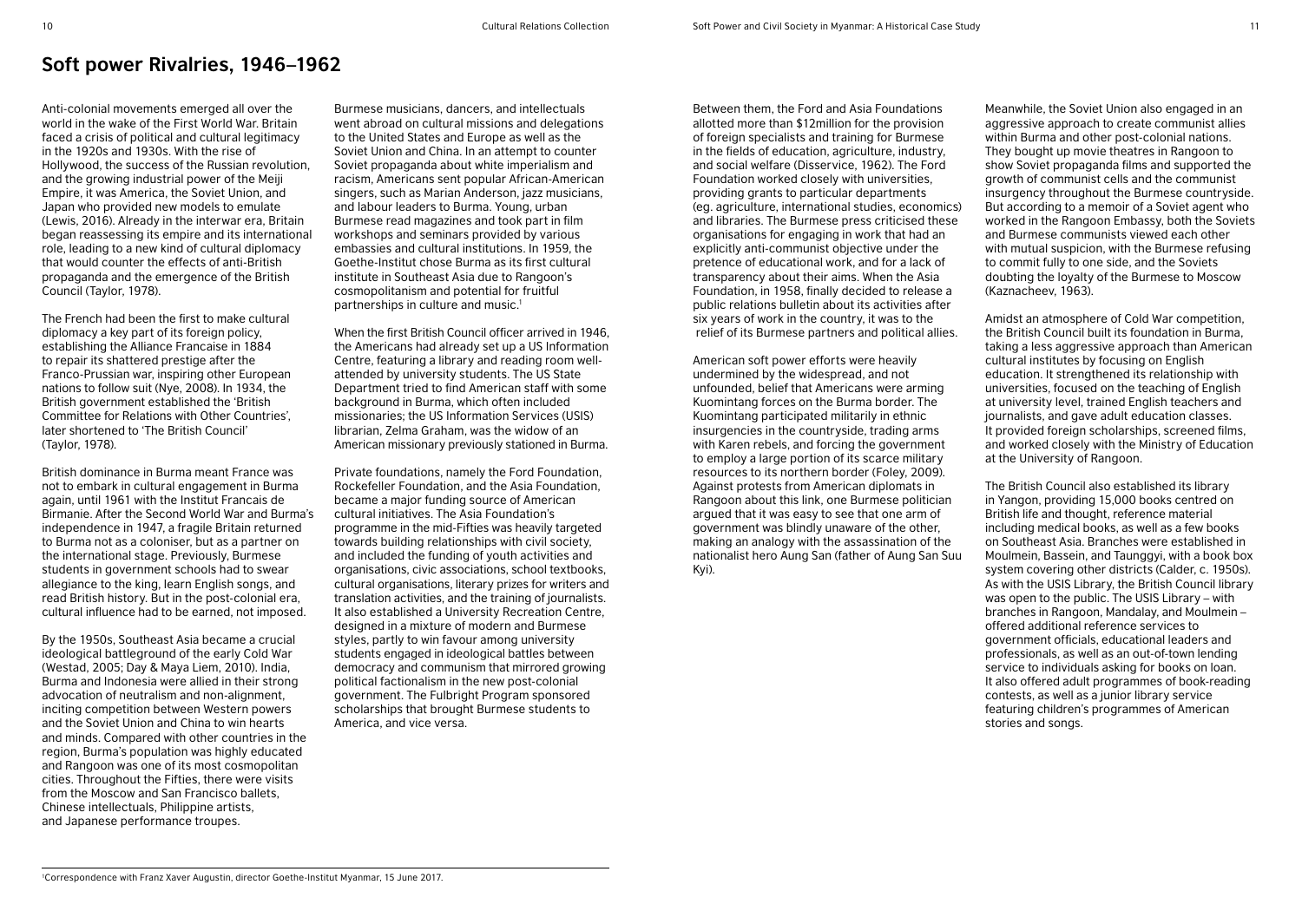#### Burma's Asian neighbours also engaged in soft power interventions. The People's Republic of China invited Burmese diplomatic and cultural missions to tour the country and attend conferences such as the 1952 Beijing Peace conference, devoted to nuclear disarmament and to stopping what was branded as American imperial aggression in Korea. India's new embassy in Yangon opened a library consisting of material about India and India-Myanmar relations. The Ramakrishna Mission hosted a number of vibrant intellectual discussions between Burmese and Indian scholars about religion and world affairs, publishing a monthly journal. Burma's large Chinese and Indian diaspora communities engaged in festivities, philanthropy, and other initiatives that contributed to furthering mutual understanding between Burma and its larger Asian neighbours.

Meanwhile, outside Burma's cities and along its border with Thailand, civil wars raged. The aftermath of the Japanese occupation had left the countryside in disarray, and ethnic minorities dissatisfied with their place in the new nation. With ethnic strife and cleavages between Communists and Socialists split along Cold War lines, the Burmese parliament descended into political factions. In 1960, U Nu invited General Ne Win to take over government temporarily. In 1962, Ne Win's military government seized power for the next two and a half decades. Many of the Burmese partners who were most receptive to working with Western cultural organisations, including the Asia Foundation and British Council – politicians, judges, lawyers – were arrested, many remaining in prison for many years.

### **Ne Win and Burma's Isolation, 1962-1988**

In the twenty-six years during which General Ne Win ruled Burma, foreign agencies were expelled, with a select few, including the British Council, called back and watched carefully. Nationalism reigned in its most extreme form. English-educated Indians, Anglo-Burmese, Indo-Burmese, and Sino-Burmese, many from the civil service, and others whose businesses had been nationalised, left the country. In response to a student protest, Ne Win's security forces blew up the Rangoon University Students' Union, and the university temporarily shut down. In 1964, after the university's re-opening, all the teaching was in Burmese. A generation of Burmese educators used to teaching in English suddenly had to devise with a new curriculum in Burmese, including inventing a Burmese vocabulary for scientific terms.<sup>2</sup> That year, public performances were banned and libraries maintained by foreign missions, including the British Council and USIS libraries, were ordered to close. Fearing confiscation of its books, British Council librarian Monica Mya Maung hid 200 precious titles in the embassy building.

In 1966, the British Council was expelled from Burma, along with all other foreign cultural organisations. Ne Win's government tightly controlled education, ideology, and flows of information. Rangoon University's philosophy department was dominated by the teaching of one text: *the Burmese Way to Socialism;* Western and other Asian philosophies were banned.3 Foreigners were banned from setting foot on university campuses. Foreign films and materials published by foreign embassies, as well as their mailing lists, had to be scrutinised and approved by the Ministry of Information. In the words of a former American diplomat, Ne Win's aim was to eliminate personal relationships between Burmese people and foreigners.4 Despite the heavy cloak of censorship, the USIS continued to put out a monthly glossy magazine Dawn, printing 10,000 copies a month from the 1960s through to the 1980s, with glossy pictures and feature stories taken from US magazines including Time, National Geographic, and the Smithsonian.

During the 1970s, the American Embassy's USIS office tried to work with Ne Win's government to restart cultural and educational exchanges. As in the 1950s, it used music and dance as a mode of improving relations, bringing in the Charlie Bird Trio and Martha Graham's Dance Company as part of the company's Asian tour in 1974. This was immensely popular after a drought of foreign cultural visitors, and the Ne Win government, in turn, allowed a troupe of classical musicians and dancers from the Burmese National Theatre to appear in the United States for the first time, hosted by the Asia Society.

In the mid-1970s, Frank Coward, the USIS officer also set up the new American Center, separate from the US Embassy, which became a popular success with young Burmese foreign service trainees, but had a limited audience with the wider Burmese public. He re-established a Fulbright Program, operating in a limited capacity by bringing in non-political personnel allowed by the Ne Win government, including medical staff and sports instructors (i.e. tennis and swimming) to reach young people.<sup>5</sup> Burmese students, however, were not allowed to go abroad. Some unofficial contact also occurred, namely between medical institutions, such as the American College of Cardiology and the Cardiac Unit of Rangoon's Institute of Medicine.

Meanwhile, the British Council limited its activities to the support of technical and linguistic advisors in universities, schools and technical colleges, as well as offering a small number of scholarships, including the Burmese Colombo Plan scholarships.<sup>6</sup> The French, West German, Canadian and Australian governments also offered scholarships at the time. UNICEF focused on a primary education project and provided funds to equip teacher training schools with audiovisual materials.

2Oral history interview. U Thaw Kaung (historian) with the author. 7 April 2016.

3Oral history interview, U Thaw Aung (former American Center staff) with the author. 7 April 2006. 4Oral history interview with Cliff Southard, Public Affairs Officer, USIS (1966-1969) (Retrieved from from Association for Diplomatic Studies and Training Oral History Interviews: Burma Country Reader on http://adst.org/wp-content/uploads/2012/09 Burma-Myanmar.pdf ) 5Oral history interview with Frank Coward (USIS officer 1973-1978) (Retrieved from Association for Diplomatic Studies and Training Oral History Interviews: Burma Country Reader, on http://adst.org/wp-content/uploads/2012/09/Burma-Myanmar.pdf ) 6BW 19/17. General Policy English Teaching. British Council Files. National Archives.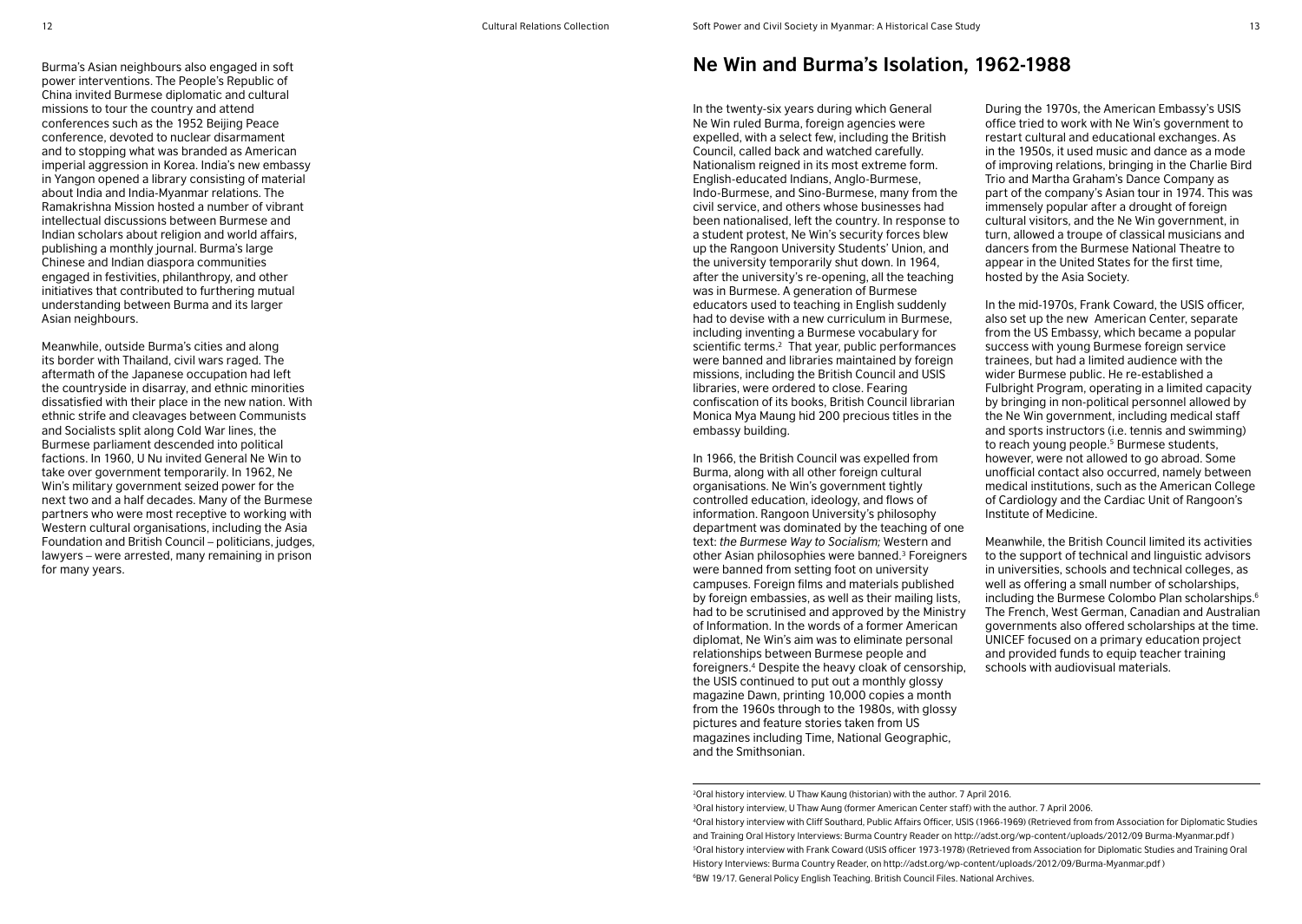During that time, leading Burmese officials had begun to express concern about declining English standards (it was rumoured that Ne Win's daughter was refused entry to a Western university). By 1975, English had become compulsory again for the last six years of schooling. In 1976, a delegation of officials from Burma, including Burma's minister of education, Dr Khin Maung Win (who received his PhD from Harvard), visited the UK to look at the possibility of reinstating British educational assistance in Myanmar. The minister recognised that English was an important medium for communicating to other countries, for research, and technical education, even though this continued to be a politically sensitive issue. The delegation visited a number of UK universities to learn from successful programmes in technical and distance education, including the Open University.7

In 1977, after student disturbances the previous year, President Ne Win gave instructions to disperse the large numbers of students from Rangoon and Mandalay. This dovetailed with the Ministry of Education's existing plans, conducted with the input of feasibility studies from the Americans and British, to open regional colleges across the country. The British Ambassador at the time, while welcoming the idea of a returning British Council officer as cultural attaché, cautioned that this was not a time of radical change, and that not too many initiatives should be taken at once.

A small British Council mission was undertaken in March 1977 by Audrey Beryl Lambert, then director of the British Council's South Asia Department. Lambert described Rangoon as a "run down city" with broken pavements and piles of rubbish in its gutters, and overcrowded public transport. Consumer goods were in short supply, with foreign goods available on the "open" black-market.

There was a lack of industrial development and few ships calling at Rangoon; tourism was encouraged but restricted to one-week visas. The Burma Broadcasting Service, she wrote, could be heard in almost all parts of the country, and though expensive to the average Burmese, radio sets could be found in many villages and schools.8

Discussion of the return of a British Council representative emerged again during Lambert's visit. The minister of education spoke of a "special relationship" between Britain and Burma, which made the British system of education more attractive than other countries. In 1978, the British Council re-opened as the cultural section of the British Embassy, including the opening to the public of the library of Monica Mya Maung's 36,000 rescued books (the library had been available only to diplomats, the United Nations and Colombo Plan scholars, personally and meticulously cared for up until that time by Monica Mya Maung herself). A British Council senior staff member became the British Embassy's cultural attaché, focusing on establishing an English Language Teaching programme and providing English-language facilities in certain areas of Burmese society, but on a low-profile basis. Visits to schools, colleges and institutes had to be arranged through the ministry, which often took several weeks: a testament to the highly bureaucratic environment in which foreign diplomats were expected to operate.

In 1981, Ne Win reversed his earlier decision and made English the main language of instruction from kindergarten to university. Again, a generation of teachers schooled only in Burmese had to suddenly come up with a new curriculum in English. The drastic changes imposed on Burma's education system caused havoc and confusion, especially for students made to learn in languages unfamiliar to their teachers. An entire generation of Burmese, including mid-level officials, educated in the late 1960s and 1970s spoke no English at all.

In 1982, the British Council officially reinstated their offer of scholarships for Burmese students to study abroad. Throughout the 1980s, the library remained active and a Teacher's Resource Centre was opened. The USIS library also remained open, but neither library attracted readers because of repercussions faced by Burmese from military intelligence forces. By the end of the 1980s, this was beginning to change. Tom White, the British Embassy's cultural attaché from 1985 to 1988, described regular queues of students "waiting to slip in, as unobtrusively as possible" to the library to consult newspapers and periodicals from Britain, and also use the coveted photocopier (White, 1998).

As a cultural organisation with a long history in Burma, the British Council also channelled and managed the UK government's Overseas Development Administration's<sup>9</sup> programmes in Burma on education and natural resource cooperation. It sponsored study tours for doctors and civil servants to travel to England for educational visits, and worked closely with the Fisheries Corporation and Forestry Department to conserve the fishing and forest industries, under threat from largescale trawling and logging.

Meanwhile, throughout the 1980s, the Burmese economy plummeted and student protests began to escalate. In 1988, a clash between students and police escalated into the first mass democracy movement in the country. Aung San Suu Kyi, the daughter of Burma's nationalist hero Aung San, had returned to Burma from Oxford to take care of her mother, and became the unifying symbol of the movement and the leader of the National League for Democracy (NLD).

In an eyewitness article written for BBC news ten years on, Tom White, the British Council officer working as a cultural attaché in the British Embassy, described the euphoria of that time in August 1988. Chris Gunness, a BBC journalist, had conducted interviews with students and dissidents, broadcast throughout the country from London by the BBC's Burmese Language Service, including announcing the date for the first general strike since the 1962 military coup (White, 1998). On that day, White witnessed crowds of students and monks holding portraits of Aung San, pre-1962 Burmese flags and banners calling for democracy.

In response to the protests, the government announced that elections would be held and established the State Law and Order Restoration Council (SLORC). SLORC waged a campaign against the NLD and Aung San Suu Kyi, complaining of Western intervention into local politics. The NLD's landslide victory at the election was immediately ignored, and SLORC reasserted its authority as a military regime, suppressing dissent and keeping the country under martial law.

Throughout this time, while cultural agencies had a limited role, other tools of soft power existed in the form of independent media outlets, namely the BBC, the Voice of America, and Radio Free Asia and their Burmese-language services. The BBC's Burmese-language service, in operation since 1940, served as an important source of news within an atmosphere of government control of state media. Aung San Suu Kyi, activists, and members of the Burmese public have acknowledged their reliance on such media outlets as providers of accurate information.

7Letter from Thet Tun, Director, Department of Higher Education, to J.A. Stevens, British Embasy Rangoon, 14 December 1976. BW 19/17. British Council Files. National Archives. <sup>8</sup>Restricted report on Burma visit by Lambert, March 1977. BW 19/17. British Council Files. National Archives.

<sup>9</sup>The Overseas Development Administration (ODA) was a precursor of the UK's Department for International Development (DFID) which is responsible for a large proportion of Official Development Assistance (ODA).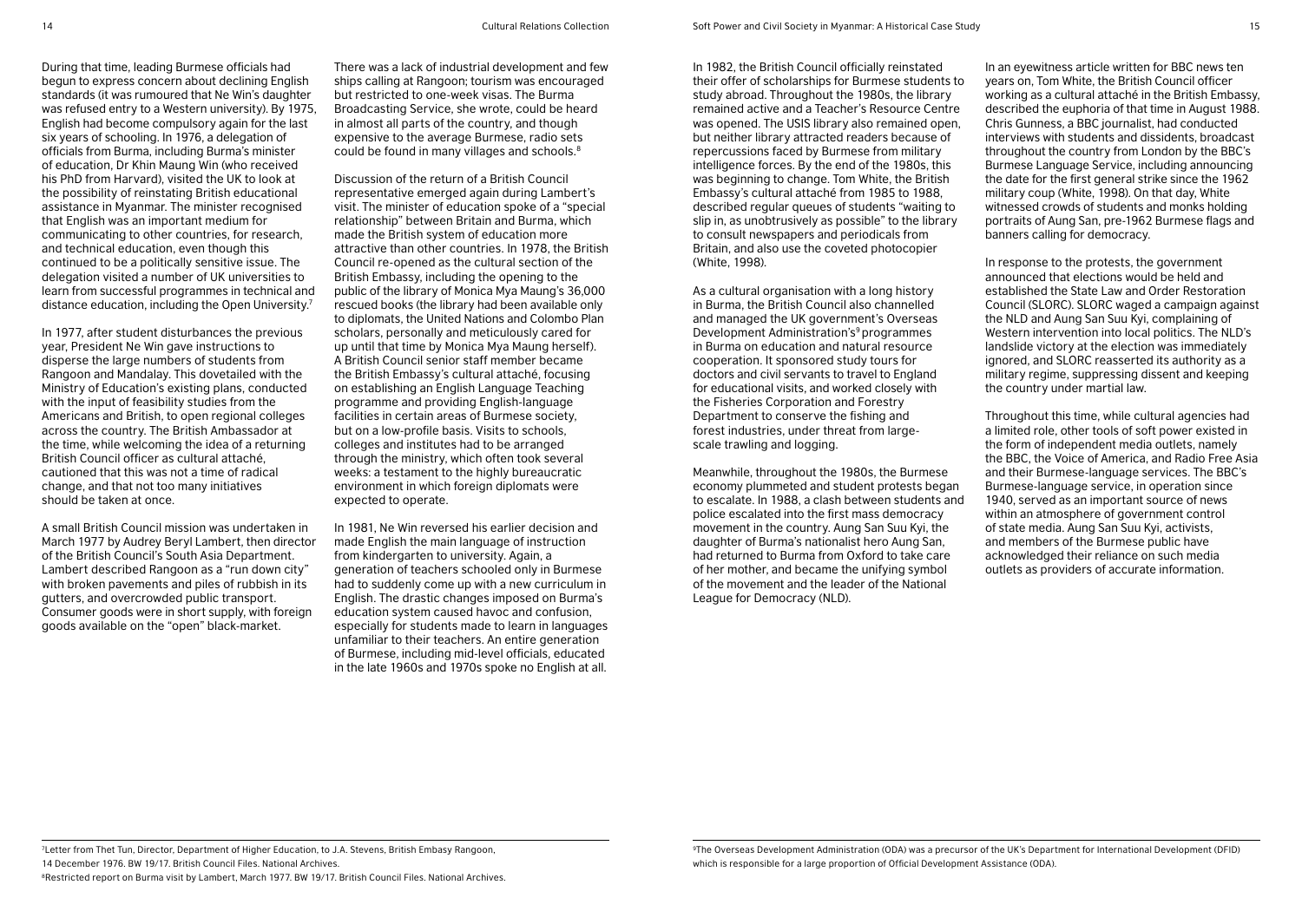# **Quiet Engagement, 1988-2008**

After the crushing of the democracy protests and the failures of the election, Burma's image abroad was at an all-time low. Aung San Suu Kyi, under house arrest, was awarded the Nobel Peace Prize in 1991. Exile groups and human rights organisations began a campaign for severe Western sanctions to be used against Burma.

Education suffered in response to the events. The government closed universities and jailed students or forced them into exile. Teachers, seen as responsible for inciting the students in 1988, were duly punished through 'refresher courses' modelled on rural re-education camps in the People's Republic of China (Charney, 2009, p. 178).

After 1988, the US State Department downgraded its embassy to a consulate, pulling out its ambassador and instituting a heavy sanctions policy. The American Center nonetheless continued to provide English classes to students, bringing users into the library, and administering TOEFL exams to allow students to apply for university places abroad. Both the USIS Library and British Council built relationships with the 1988 student generation. The USIS library's collection focused on textbooks centring on democracy, human rights, and public policy. The British Council offered free membership to National League for Democracy members as well as classes on governance.

Government officials also sent wives and children to both libraries to borrow books, and also sent books. Monica Mya Maung, the British Council librarian, and other British Council staff, taught English to Ne Win's grandsons, who would arrive escorted by secret police. Some ministers in Myanmar's current government were frequent readers at the British Council Library in their youth. With the increasing popularity of the library, fees were introduced to manage access. The British Council gained a reputation of being the most expensive, but also the most high-status, English-teaching programme in the country. The Teaching Centre allowed those who could not afford lessons to access books, educational material, and audio discs.

Throughout the 1990s, the British Council moved cautiously, maintaining a policy of quiet engagement, focusing on supporting education and building relationships with civil society groups within the country. In 1996, it reopened its Teaching Centre, providing a training programme for English teachers in both the state and non-state sector. It maintained regular contact with women's groups, the Attorney-General's office, the Ministries of Forestry, Education, Information, and Health, radio and television industries, and Institutes of Economics, Archaeology, Medicine, Foreign Languages, and Education at Yangon University.

In 1997, SLORC was replaced by the State Peace and Development Council (SPDC), in an attempt to 'cleanse' the government of corruption and give it more respectability as Burma prepared for ASEAN membership. Severe Western sanctions took hold during this time, as foreign companies pulled out of Burma, arguably reducing Western leverage in the country (Charney, 2009, p. 184). Burma, instead, turned to China, Russia, India, and its ASEAN neighbours.

As relations with the West grew increasingly strained, the British Council assisted ordinary Burmese with access to information, books, English, and internationally recognised UK qualifications. It opened an office in Mandalay and helped establish a network of libraries throughout the country, expanded its Yangon library and teaching centre, and launched diploma courses with the Open University. The British Council was one of the few places that Burmese could watch foreign news; the BBC was unavailable on any other satellite dish. In 2005, as the internet boom took hold in the rest of the world, the British Council offered one of the few places in the country where internet access was provided to the public, for those who could afford its library membership fees. In 2007, the British Council reported roughly 70,000 people coming to the offices for activities including teaching, exams, and use of the library, particularly for accessing outside literature, newspapers, the BBC World Service, and the internet.

From around 2003, the British Council focused on engaging with a new generation of leaders in Myanmar. It began a series of courses on economics, the environment, gender, and human rights that gave aspiring politicians, educators, activists, and ethnic minority leaders resources to reflect on their society and its institutions in a wider and more international perspective. It also offered a space for conversation clubs, started in 2005, for ethnic groups to independently meet, discuss, teach, and learn from each other in a safe environment. Through the British Council's library, a local volunteer network began engaging in fundraising and community initiatives, from working with street-children and the elderly to teaching English at orphanages and schools for the disabled. Participants in all these initiatives continue to be active in politics, the private sector, and in civil society today.

Similarly, the American Center (formerly the USIS library) began extending its operations in 2005. Under new leadership by a young State Department officer, Todd Pierce, the library invested in thousands of new books, a tripled library membership, offering English lessons for monks, political discussion classes, a training workshop for journalists, and a literature book club (Packer, 2008). Whereas previously the library's users were middle-aged and above, the library's new strategy was to attract younger audiences, ordering young-adult books and popular periodicals. Students and library users would post requests for books on the library's bulletin board, requesting everything from the latest Hollywood DVDs, to business management books and books by Samuel Beckett and Michel Foucault. In 2006, the American Center's Library had almost 16,000 members (Perlez, 2006).

As in the 1950s, these initiatives were criticised by sectors of the Burmese press for spreading 'poison' in the form of American propaganda among local reporters through its 'English for Journalism' courses. Former NLD activists were users of both the American Center and British Council libraries, and were involved in activities around human rights and education (some of them are now members of parliament). State-run newspapers slammed Western embassies for offering classes to NLD members (Associated Press, 2006).

A handful of other foreign NGOs began operating in Burma after 1988, some in border areas, and some with considerable autonomy. In Burma: The State of Myanmar, the political scientist David Steinberg – who worked as an Asia Foundation representative to Myanmar in the 1950s – identified three options for a foreign organisation or government in dealing with a pariah regime: 1) denying relations and cutting off dialogue (an approach that was not likely to work in Myanmar); 2) the international business community's approach to invest and encourage the growth of a middle class who would push for liberal change (a very slow process); and 3) the encouragement of local elements of civil society to push for eventual political pluralism (Steinberg, 2001, p. 120). This third path was the one taken by organisations like the British Council and American Center.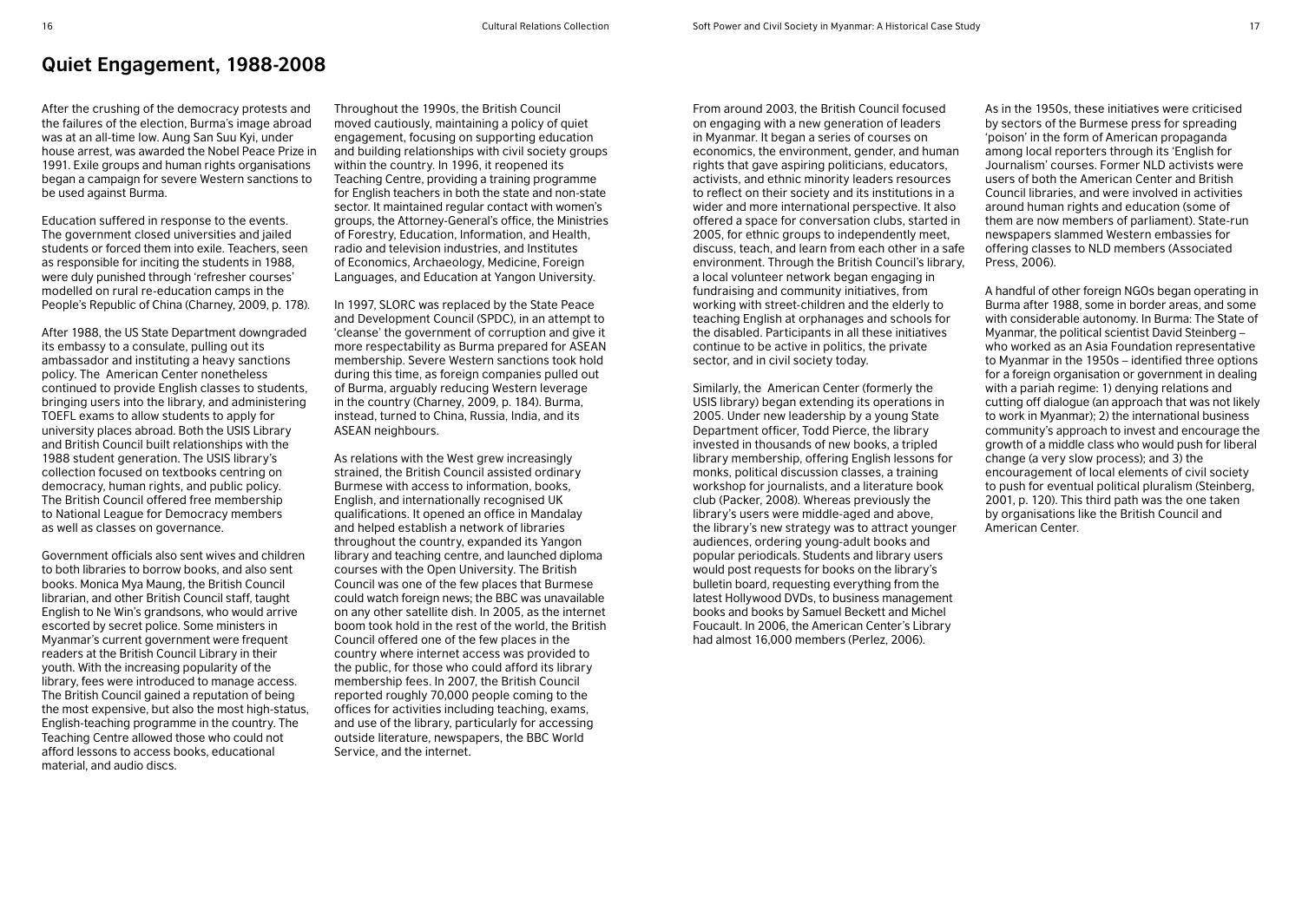# **Openings**

In 2007, thousands of monks protested on behalf of the public at the prohibitive costs of living for ordinary Burmese, in what Western media sources dubbed the 'Saffron Revolution'. Burma saw the rise of 'citizen journalism', as videos and photographs were broadcast via the internet to the world. The failure of the movement to enact political change left many in the country disheartened, as international organisations searched for avenues of support.

When Cyclone Nargis tore up the delta in 2008, hundreds of thousands of people lost their lives, and millions were left homeless. In the wake of such a devastating event, an extraordinary volunteer effort followed. Monks and monasteries channelled aid through their networks, while students, artists and taxi drivers drove out to the delta with bags of food and clothing. Gitameit, an independent music school, turned into a rapid relief centre, while photographers went out into the delta distributing food and documenting stories of the hungry. Nargis also led to openings for renewed relationships with the United Nations, Western countries, and ASEAN partners seeking to provide humanitarian assistance.

During this time, the British Council's DFID-funded Pyoe Pin programme, launched in 2007, began supporting grassroots civil society organisations all over the country, particularly to improve the lives of the poor. These engagements lay the foundations for work with farmers' and fisheries' coalitions, HIV/Aids networks, teacher education groups, and journalists, as well as improving access to justice through mechanisms like legal aid. From 2011, Pyoe Pin focused on strengthening relationships between civil society groups, government and the private sector to support collective action on policy reforms. In June 2012, the British Council and British Embassy sponsored a group of eight '88 Generation' student leaders to visit the UK. The group met UK Foreign and Commonwealth ministers, visited the House of Commons and Oxford University, met parliamentarians, and travelled to Northern Ireland to study the peace process.

In 2011, under the leadership of Thein Sein, the Burmese government undertook a series of reforms, including loosening restrictions on the country's media and releasing a number of political prisoners. He began courting foreign investment, seeking to balance out the interests of the Chinese government in the country. Slowly, international organisations and businesses began arriving back into the country, providing new opportunities, as well as challenges, for ordinary Burmese. Thousands of Burmese sought to learn and refine their English skills. Funds, training programmes, and opportunities emerged for civil society organisations operating in an increasingly more tolerant political environment.

Amidst signs of liberalisation in 2011 and 2012, the United States eased its sanctions and restored full diplomatic relations with Burma, marked by two high-profile visits to Myanmar (by Secretary-of-State Hillary Clinton in 2011 and President Barack Obama in 2012). From 2012 to 2017, the American Center established an Institute for Political and Civic Engagement (iPACE) to train emerging leaders in Myanmar in various courses, including peace education, peace-building leadership, electoral observation, peace advocacy, and voter education. In 2013, the Asia Foundation was asked to return to Myanmar after fifty years. Since then, its programme has focused on working closely with civic leaders to strengthen democratic processes, support economic development, contribute to dialogues around the peace process, promote women's empowerment and political participation, and increase public access to education.

In 2012, national by-elections were held with Aung San Suu Kyi running in the campaign, and winning a seat in parliament along with 42 other NLD candidates. The momentum for reform was escalating at a lightning pace. In 2015, Myanmar held its first general elections, ending nearly 50 years of military rule. The National League for Democracy won a supermajority of seats, and although Aung San Suu Kyi was constitutionally barred from the presidency, she became the de facto head of government, appointed in the newly created role of 'State Counsellor of Myanmar'.

From 2012 to 2015, education was one of the key priorities of both the government and Aung San Suu Kyi. Beginning in 2012, Burma's Ministry of Education undertook a Comprehensive Education Sector Review, the first since the early 1990s. This was intended to review the existing education system, from kindergarten level to higher education, and identify strengths and challenge in prioritising key areas of reform. It was supported by the Asian Development Bank, AusAid, UNESCO, and the British Council. The British Council delivered expertise in Englishlanguage teaching, assessing and recommending English learning materials, and reviewing the country's basic education assessment system.

Linked to this, the British Council supported a Higher Education Sector Review, which included the organisation of three policy dialogues events in the UK and Burma, and a UK study tour for the Burmese deputy minister of education and parliamentarians involved in the reform process. Aung San Suu Kyi specifically requested the UK study tour to take place, and chaired the two parliamentary committees tasked with redrafting education legislation and the revitalisation of Yangon University. She had a longstanding relationship with the British Council. Her parents were friends with the first British Council officers in Burma, and the British Council sent a gift of a number of books on social welfare to her mother at her request. Her parents-in-law, Evelyn and John Aris, both worked for the British Council from the 1950s to the 1970s. During her house arrest, she was in close contact with the British Council officer, and had a good relationship with Alan Smart, British Council director in 2011. When Aung San Suu Kyi came to London in 2012, she insisted on visiting the British Council and BBC ahead of Whitehall meetings, a testament to the presence of both institutions in her life under house arrest.

In 2013, a delegation of senior policy-makers visited the UK on a study tour intended to raise issues facing Myanmar's education sector, encourage UK institutional links and attract corporate investment in developing the sector. The delegation visited a number of universities in England and Scotland. Meetings focused on university governance (including the role of university autonomy and student associations and representation), and collaborations between universities in the Global North and Global South (Mackenzie, 2013). Key issues raised included the public benefit of universities, academic freedom, and inclusivity. Aung San Suu Kyi participated in the policy dialogue via video from Myanmar, and made a widely publicised plea for UK support in educational reform.

A policy dialogue in Naypidaw followed, which aimed to define a vision for higher education (British Council, 2013). Aung San Suu Kyi reiterated the theme of empowerment. Key areas of discussion were educational governance, management, and policy; decentralisation and autonomy for universities; access, inclusivity, and equity; and internationalisation. Main recommendations were the prioritising of a Higher Education Act, the need for a wider public consultation, the reform of higher education within the context of the wider education sector; and the need for Myanmar solutions to Myanmar problems. As Susanna Galván recalls, what made the dialogue particularly important was having a number of key players, including the military and Aung San Suu Kyi, in the same room to discuss reform of the higher education sector, and to engage with the rest of the world after not wanting to engage at all.

In 2013, Burma's President Thein Sein made a direct request for the UK to support educational reform in Burma, particularly towards Burmese teachers to improve their English and develop their teaching skills. This resulted in continuing policy dialogues, partnerships between UK and Myanmar universities, ASEAN harmonisation in higher education, and leadership training. It also resulted in English-language teacher trainers being placed in State Education Colleges and in two institutes of education, as part of the EfECT programme (2014-2017), a partnership between the British Council, DFID, and VSO.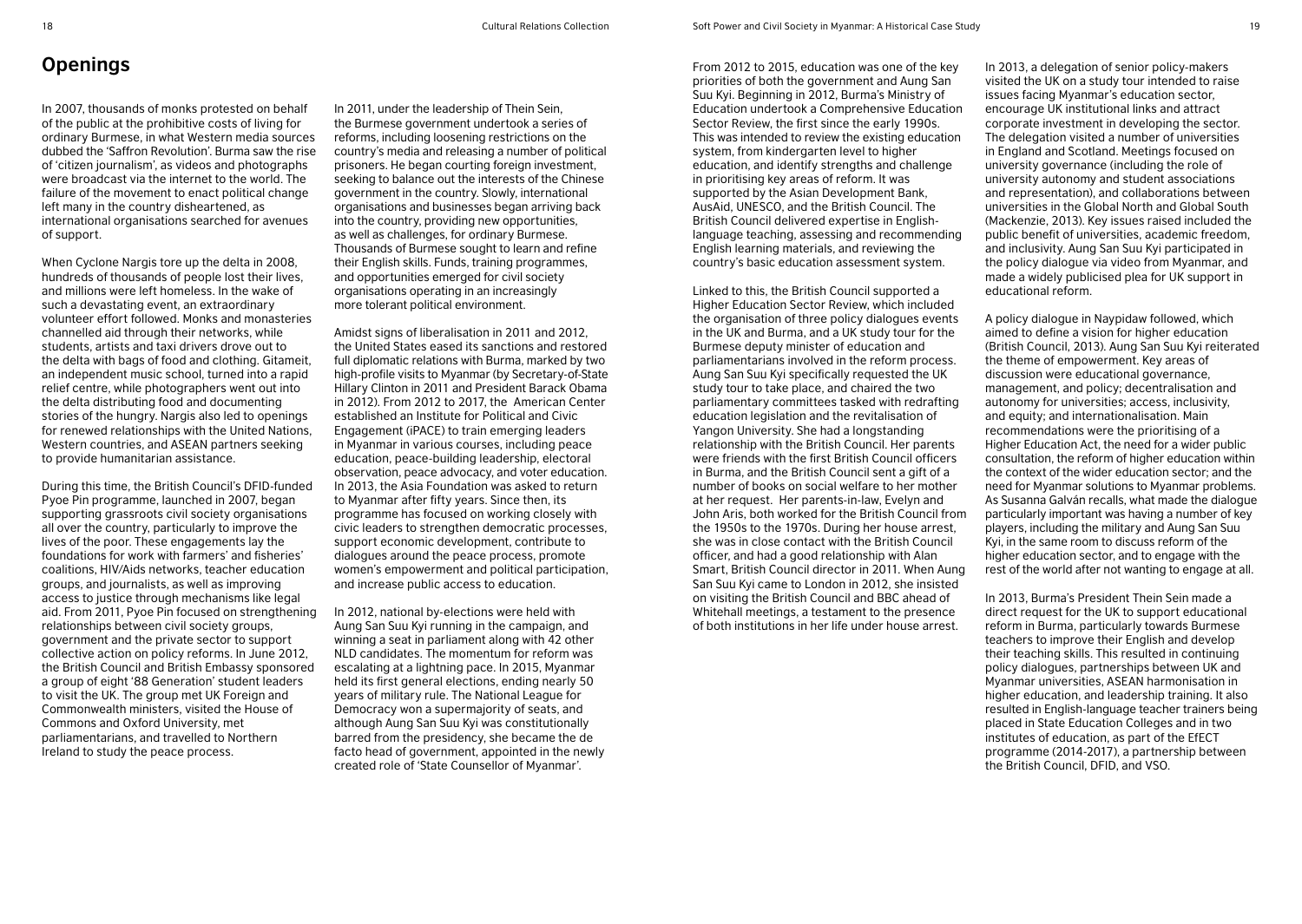The exercise of soft power must constantly adapt to changing political contexts, operational limitations, and the constraints and ambitions of civil society and the creative class, particularly with regards to education. Soft power is measured by its effectiveness in influencing others, changing minds, and attracting them to one's point of view. Soft power constitutes a two-way process, whereby the response of beneficiaries in the country of operation has a fundamental role in shaping soft power interventions.

> In Burma, foreign cultural interventions have had a long history, beginning with the entry of missionaries, traders, and colonisers. In the colonial era, the British education system and parliamentary democracy were imposed under the guise of Western superiority; Burmese political and cultural traditions were disregarded as inferior, creating a deep sense of psychological affront. In the late colonial era, cultural and anti-colonial nationalism emerged as urban-based intellectuals made use of educational opportunities and information channels to make political claims.

In the post-colonial era, relations between Burma and Britain were re-instated with both as equal partners. In the 1950s, foreign powers competed for influence in the neutralist country, creating a vibrant atmosphere of cultural and intellectual exchange. But with rumours of US intervention on the Burmese border and anti-communist propaganda, alongside Soviet and Chinese influence on the communist insurgencies in the countryside, foreign interventions were viewed with deep suspicion by Ne Win as a destabilising force. After the 1962 coup, Ne Win isolated Burma, closing off its economy and its people to foreign relationships. During this time, foreign cultural institutes were expelled and libraries closed. Heavy censorship restrictions were imposed, including on foreign publications. Foreign cultural institutes had to learn to adapt and circumvent the restrictions of the military government.

After pro-democracy protests in 1988, cultural institutes built quiet relationships with civil society actors, particularly with the 1988 student generation. Many students and users of the American Center and British Council libraries continue to have an active role in civil society and government. With the gradual opening up of Burma in the 2000s, new opportunities have emerged to build relationships with civil society and an emerging creative class. Technology and drastically enhanced connectivity are providing windows of opportunity to reach new audiences and build new partnerships.

Other foreign donors have contributed heavily to Meanwhile, French and German cultural institutes **Conclusion** the education sector. Japan is the biggest donor in higher education, focusing in particular on technology institutes and medical universities, in consortium with Japanese universities. AusAid supported the Myanmar government's school grants and stipends to promote free, compulsory education across 43,000 schools, including funding essential school supplies. AusAid also worked with Myanmar's Education Consortium by supporting 500,000 children without access to government education to access education provided by monastic and community schools.

In 2013, the University of Yangon began accepting undergraduate students, and allowed them to choose their own major. According to a professor at the university, some of the students now have better English skills than their teachers because they have been able to go to the British Council and American Center to access the internet, books, international media, and language resources; traditionally these were sites where the university faculty, as government employees, were not allowed. In the higher education sector today, there are increasing opportunities for university faculty to travel, access resources, and engage in partnerships with foreign scholars and institutions.

The National Educational Strategic Plan was launched in 2016, to continue to 2021, with a focus on nine areas: pre-school education, basic education with improvement in access and inclusion, basic education curriculum, technical and vocational education and training, higher education, and education sector management. This placed a great emphasis on improving the quality of compulsory primary education, addressing the problem of out-of-school children, and development technical and vocational educational training.

Donors have recognised the importance of distance education, which accounts for almost two-thirds of higher education learners. The British Council conducted a study of Myanmar's distance education sector (Fawsett and Gregson, 2017). Distance learning educates almost half a million part-time students in Myanmar and is coordinated by two distance education universities in Yangon and Mandalay. While demand for higher education is growing exponentially, it is widely recognised that only distance education can deliver with the scale and urgency required. This is becoming an important opportunity with the explosion of mobile phone use.

have worked with Myanmar's burgeoning creative classes, alongside offering French and German language courses. In 2008/9, European embassies in Yangon began the annual EU Film Festival, screening, among other films, The Lives of Others, a film about East German surveillance. The Institut Francais, which opened in Burma in 1961, offered a multipurpose place for culture and art, gardens, cafeteria space, small and large stages, and an exhibition space and gathering place for Burmese artists. The institute hosts and annual jazz festival and since 2014 has organised &Proud Yangon, Yangon's first LGBT+ film festival.

In 2012, the Goethe-Institut re-established its presence in the country with a focus on supporting the creative sector. Their activities have since included work with the Yangon Film School (founded in 2005), artistic collaborations between Burmese and German artists, cross-cultural musical productions, and a digital educational platform to support multimedia education opportunities and educational broadcasting. They are currently renovating and building a new space for talks, presentations, exhibitions, and an artistic platform.

While Myanmar only ten years ago was completely isolated from the world's communication networks, today technology and connectivity are becoming increasingly important for a country that now has one of the highest rates of smartphone penetration of any emerging market. As education in English and other foreign languages will continue to prove valuable to a population keen on rebuilding links with the wider world, the opportunities afforded by the tech sector may reach new audiences and build new partnerships using creative digital platforms.

Despite the pace of change of the past few years, there continue to be serious challenges for Myanmar ahead. In spite of the liberalising reforms of 2011/2012, there have nonetheless been crackdowns on the press and political prisoners. The inability of the Burmese government to prevent the killings and large-scale expulsion of the Rohingya Muslim minority have not endeared Myanmar to the world's press, and exposed serious human rights violations. Moreover, the conflict has created new divisions within civil society elements in Myanmar, and between Myanmar and global civil society. Nonetheless, foreign organisations like the British Council, American Center, and other foundations and NGOs are likely to continue to engage closely with Burmese civil society to ensure that openness, rather than isolation, provides a path towards a more equitable and inclusive future for Myanmar.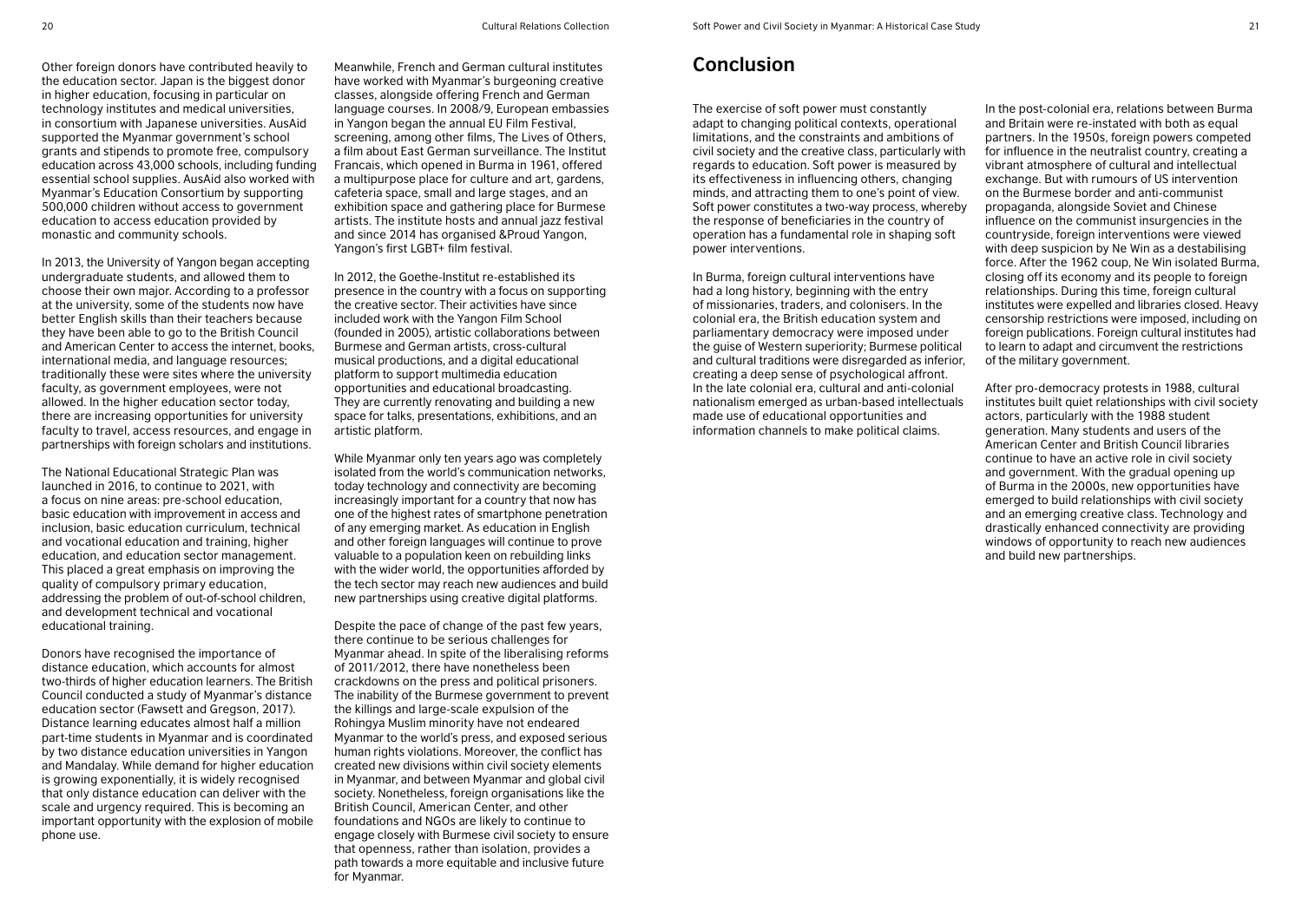Associated Press. (2006). *Myanmar press blasts the American Center for spreading 'poison' among journalists.* BurmaNet News 10 April.

British Council. (2013). *Empowering Higher Education: A Vision for Myanmar's Universities.* London: British Council.

Calder, R. E. [c. late 1950s?] *Guide to Library Resources in Rangoon. Hopkins Centre for Southeast Asian Studies.* Rangoon [Yangon]: Rangoon University.

Charney, M. (2009). *A History of Modern Burma.* Cambridge: Cambridge University Press.

Day, A. and Maya Liem. (2010). *Cultures at War: The Cold War and Cultural Expression in Southeast Asia.*  Ithaca, NY: Cornell Southeast Asia Program.

New York Times. (1962). A Disservice to Burma. 23 April.

Foley, M. (2009). *The Cold War and National Assertion in Southeast Asia : Britain, the United States, and Burma, 1948-1962*. New York: Routledge.

Hill, C. & Beadle S. (2014). *The Art of Attraction: Soft Power and the UK's Role in the World*. London: British Academy.

Kaznacheev, A. (1963). *Inside a Soviet Embassy: experiences of a Russian diplomat in Burma.* London: Robert Hale.

Larkin, E. (2003). The Self-Conscious Censor: Censorship in Burma under the British, 1900-1939. *Journal of Burma Studies,* 8.

Lewis, S. L. (2016). *Cities in Motion: Urban Life and Cosmopolitanism in Southeast Asia*. Cambridge: Cambridge University Press.

Mackenzie, K. (2013). *Policy Insights for Higher Education: Recommendations for HE Reform in Myanmar.* London: British Council. Retrieved from [https://www.britishcouncil.org/sites/default/files/](https://www.britishcouncil.org/sites/default/files/policy_insights_for_higher_education.pdf) [policy\\_insights\\_for\\_higher\\_education.pdf](https://www.britishcouncil.org/sites/default/files/policy_insights_for_higher_education.pdf)   $rac{1}{2}$  (accessed on 12 October 2019).

Mimi Khaing. (1946). *Burmese Family*. London: Longmans, Green & Co.

Nye, J. (2008). Public Diplomacy and Soft Power. *Annals of American Academy of Social and Political Science*. Retrieved from [https://journals.sagepub.](https://journals.sagepub.com/doi/10.1177/0002716207311699) [com/doi/10.1177/0002716207311699](https://journals.sagepub.com/doi/10.1177/0002716207311699) (accessed on 4 October 2019).

Packer, G. (2008). Drowning: Can the Burmese people rescue themselves? *The New Yorker.* 25 August.

Perlez, J. (2006). A Tiny Window on the US, Prized by Those Peering In. *New York Times,* 23 November.

Steinberg, D. (2001). *Burma: The State of Myanmar.*  Washington: Georgetown University Press.

Taylor, P. M. (1978). Cultural Diplomacy and the British Council: 1934-1939. *British Journal of International Studies*. 3 (3), pp. 244-265.

Thant Myint-U. (2001). *The Making of Modern Burma*. Cambridge: Cambridge University Press.

Turner, A. (2014). *Saving Buddhism: The Impermanence of Religion in Colonial Burma*. Hawaii: University of Hawaii Press.

U Kaung. (1963). A Survey of the History of Education in Burma Before the British Conquest and After. *Journal of the Burma Research Societ*y. 46 (2).

Westad, O. A. (2005). *The Global Cold War: Third world interventions and the making of our times.*  Cambridge: Cambridge University Press.

White, T. (1998). Eyewitness: Euphoria in Rangoon. BBC News, 14 August. Retrieved from [http://news.](http://news.bbc.co.uk/1/hi/special_report/1998/08/98/burma/144491.stm) [bbc.co.uk/1/hi/special\\_report/1998/08/98/](http://news.bbc.co.uk/1/hi/special_report/1998/08/98/burma/144491.stm) [burma/144491.stm](http://news.bbc.co.uk/1/hi/special_report/1998/08/98/burma/144491.stm) (accessed 12 October 2019).